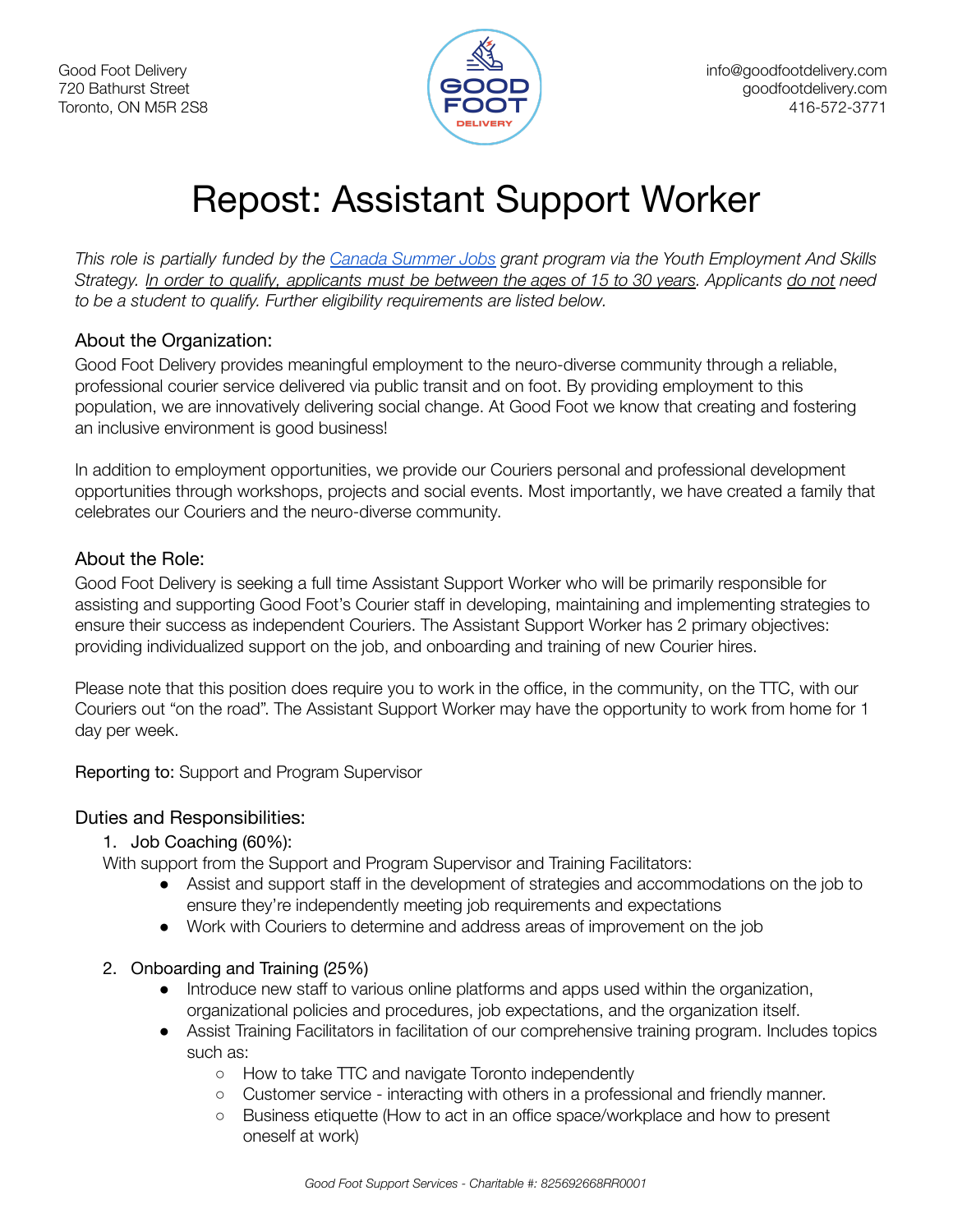

- Time management managing deliveries and meeting deadlines
- Problem solving and critical thinking
- How to use a smartphone make calls, send text messages, use mapping apps, use courier software, etc.

#### 3. Other (15%)

- Regular documentation of work duties performed
- Case management reporting for individuals being supported
- Other administrative duties as assigned

The above statements are intended to describe the general nature and level of work for the position. They are not intended to be a complete list of all responsibilities, duties, and skills required for this position. Duties and responsibilities may be added or changed as deemed appropriate by management.

#### Requirements & Qualifications:

- Experience teaching or tutoring others
- Exceptional interpersonal skills
- Ability to work independently, take initiative, and assume responsibility with minimal supervision
- A passion to help those in need, demonstrated by previous work or volunteer experience
- Familiarity with Google Workspace (Docs, Sheets, Drive, Calendar etc.)
- Tech savvy (troubleshooting routine errors in Android, iOS/Apple, and Windows environments)
- Background in Social Service Work, Community Work, Social Work, Autism & Behavioural Science, or a related field would be an asset (could be a student, recent graduate, or have relevant experience with the neuro-divergent community)
- This position will accompany our staff in the field (on the TTC and at various locations throughout Toronto), therefore applicants must be comfortable with this aspect of the role during the pandemic.

#### Canada Summer Jobs Eligibility Requirements:

- Be between 15 and 30 years of age at the start of the employment\*;
- Be a Canadian citizen, permanent resident, or person to whom refugee protection has been conferred under the Immigration and Refugee Protection Act for the duration of the employment\*; and,
- Have a valid Social Insurance Number at the start of employment and be legally entitled to work in Canada in accordance with relevant provincial or territorial legislation and regulations

\* See "What youth [participants](https://www.canada.ca/en/employment-social-development/services/funding/canada-summer-jobs/screening-eligibility.html) are eligible" for further information.

#### Position Details:

- This is a part-time, temporary position for 8 weeks at 35 hours per week (\$17.75/hour), totaling 280 hours.
- Location: 720 Bathurst St. (Centre for Social Innovation, Annex Location); areas of Toronto accessible by TTC.
- Estimated Start Date: June 20, 2022